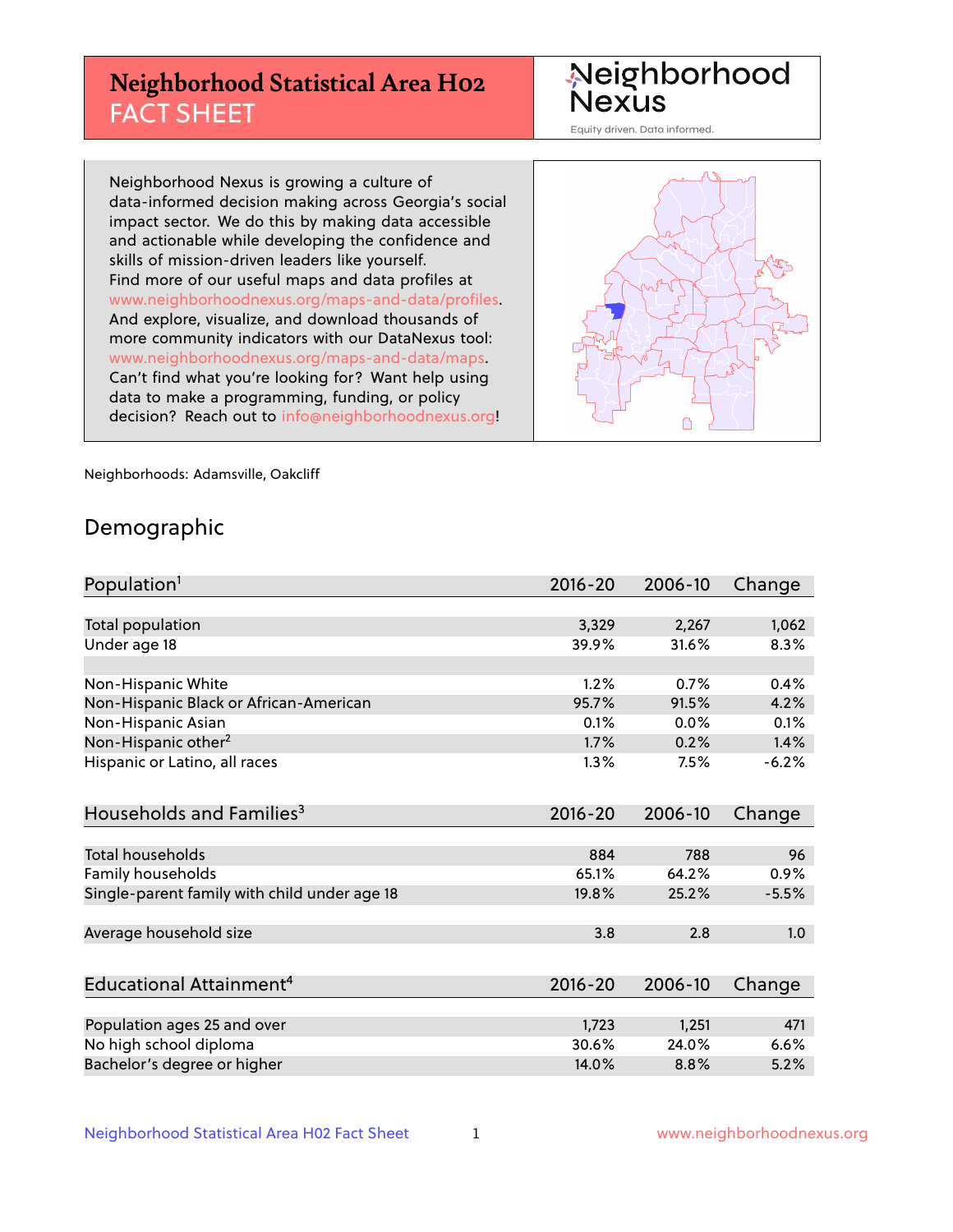# Change Measures, continued...

| Employment <sup>5</sup>                                 | $2016 - 20$  | 2006-10        | Change   |
|---------------------------------------------------------|--------------|----------------|----------|
|                                                         |              |                | $-413$   |
| Total workers residing in Neighborhood Statistical Area | 717<br>27.1% | 1,130<br>37.1% | $-10.0%$ |
| Workers with earnings \$1250/month or less              |              |                |          |
| Workers with earnings \$1251/month to \$3333/month      | 48.7%        | 50.8%          | $-2.1%$  |
| Workers with earnings greater than \$3333/month         | 24.3%        | 12.1%          | 12.1%    |
| Total jobs located in Neighborhood Statistical Area     | 415          | 486            | -71      |
| Jobs with earnings \$1250/month or less                 | 33.7%        | 38.5%          | $-4.7%$  |
| Jobs with earnings \$1251/month to \$3333/month         | 31.6%        | 35.0%          | $-3.4%$  |
| Jobs with earnings greater than \$3333/month            | 34.7%        | 26.5%          | 8.2%     |
|                                                         |              |                |          |
| Jobs/workers ratio                                      | 0.6          | 0.4            | 0.1      |
|                                                         |              |                |          |
| Income and Poverty <sup>6</sup>                         | 2016-20      | 2006-10        | Change   |
| Median household income                                 | \$28,946     | \$18,840       | \$10,106 |
|                                                         |              |                |          |
| Population for whom poverty status is determined        | 3,322        | 2,263          | 1,060    |
| Population below poverty                                | 30.2%        | 42.7%          | $-12.5%$ |
|                                                         |              |                |          |
| Housing <sup>7</sup>                                    | 2016-20      | 2006-10        | Change   |
|                                                         | 1,129        | 1,025          | 104      |
| Total housing units                                     | 78.3%        | 76.9%          | 1.4%     |
| Occupied housing units                                  |              |                |          |
| Vacant housing units                                    | 21.7%        | 23.1%          | $-1.4%$  |
| Occupied housing units                                  | 884          | 788            | 96       |
| Owner occupied housing units                            | 30.8%        | 36.8%          | $-6.0%$  |
| Renter occupied housing units                           | 69.2%        | 63.2%          | 6.0%     |
|                                                         |              |                |          |
| Access to a Vehicle <sup>8</sup>                        | $2016 - 20$  | 2006-10        | Change   |
|                                                         |              |                |          |
| Occupied housing units                                  | 884          | 788            | 96       |
| No vehicle available                                    | 36.8%        | 31.3%          | 5.6%     |
|                                                         |              |                |          |
| Crime Rates, per 10,000 Population <sup>9</sup>         | 2017-21      | 2012-16        | Change   |
|                                                         |              |                |          |
| All Part I crimes                                       | 660.8        | 1,011.6        | $-350.8$ |
| Violent crime                                           | 152.6        | 225.9          | $-73.3$  |
| Murder                                                  | 7.8          | 2.4            | 5.4      |
| Robbery                                                 | 51.1         | 102.7          | $-51.6$  |
| Aggravated assault                                      | 93.7         | 120.8          | $-27.1$  |
| Property crime                                          | 508.2        | 785.7          | $-277.5$ |
| <b>Burglary</b>                                         | 79.3         | 159.5          | $-80.2$  |
| Larceny                                                 | 338.2        | 477.8          | $-139.6$ |
| Vehicle theft                                           | 90.7         | 148.5          | $-57.8$  |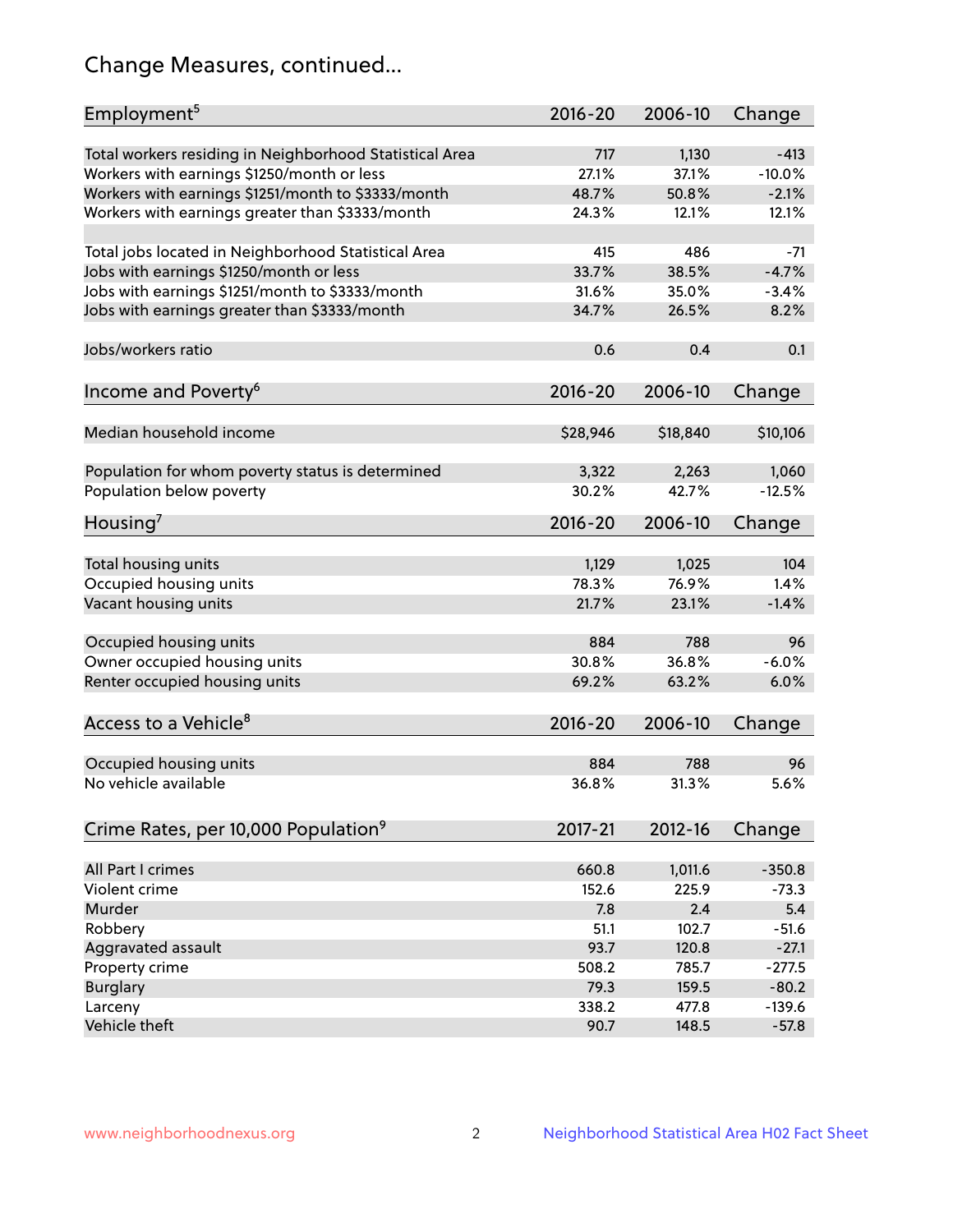# Current Data: Demographic

| Total population<br>3,329<br>$\pm 2,112$<br>Male<br>51.9%<br>Female<br>48.1%<br>14.2%<br>±17.8%<br>Under 5 years<br>13.1%<br>5 to 9 years<br>10 to 14 years<br>8.4%<br>5.9%<br>15 to 19 years<br>6.6%<br>20 to 24 years<br>15.5%<br>25 to 34 years<br>8.9%<br>35 to 44 years<br>11.3%<br>45 to 54 years<br>4.2%<br>55 to 59 years<br>2.8%<br>60 to 64 years<br>65 to 74 years<br>4.9%<br>3.2%<br>75 to 84 years<br>1.0%<br>85 years and over<br>Median age (years)<br>26.6<br>Race and Ethnicity, 2016-20 <sup>11</sup><br><b>Estimate</b><br><b>Total population</b><br>3,329<br>$\pm 2,112$<br>1.3%<br>Hispanic or Latino (of any race)<br>$\pm$ 3.9%<br>$\pm$ 9.6%<br>Not Hispanic or Latino<br>98.7%<br>White alone<br>1.2%<br>$\pm1.8\%$<br>Black or African American alone<br>±18.3%<br>95.7%<br>American Indian and Alaska Native alone<br>0.0%<br>$\pm$ 0.4%<br>Asian alone<br>0.1%<br>$\pm$ 0.6%<br>Native Hawaiian and other Pacific Islander alone<br>0.0%<br>$\pm$ 0.4%<br>Some other race alone<br>0.0%<br>1.7%<br>Two or more races<br>U.S. Citizenship Status, 2016-20 <sup>12</sup><br>Estimate<br>Foreign-born population<br>58<br>$\pm$ 114<br>Naturalized U.S. citizen<br>43.2%<br>±118.1%<br>Not a U.S. citizen<br>56.8%<br>Citizen, Voting Age Population, 2016-20 <sup>13</sup><br>Estimate | Sex and Age, 2016-20 <sup>10</sup> | <b>Estimate</b> | Margin of Error |
|-------------------------------------------------------------------------------------------------------------------------------------------------------------------------------------------------------------------------------------------------------------------------------------------------------------------------------------------------------------------------------------------------------------------------------------------------------------------------------------------------------------------------------------------------------------------------------------------------------------------------------------------------------------------------------------------------------------------------------------------------------------------------------------------------------------------------------------------------------------------------------------------------------------------------------------------------------------------------------------------------------------------------------------------------------------------------------------------------------------------------------------------------------------------------------------------------------------------------------------------------------------------------------------------------------------------|------------------------------------|-----------------|-----------------|
|                                                                                                                                                                                                                                                                                                                                                                                                                                                                                                                                                                                                                                                                                                                                                                                                                                                                                                                                                                                                                                                                                                                                                                                                                                                                                                                   |                                    |                 |                 |
|                                                                                                                                                                                                                                                                                                                                                                                                                                                                                                                                                                                                                                                                                                                                                                                                                                                                                                                                                                                                                                                                                                                                                                                                                                                                                                                   |                                    |                 | ±38.1%          |
|                                                                                                                                                                                                                                                                                                                                                                                                                                                                                                                                                                                                                                                                                                                                                                                                                                                                                                                                                                                                                                                                                                                                                                                                                                                                                                                   |                                    |                 | $\pm$ 35.0%     |
|                                                                                                                                                                                                                                                                                                                                                                                                                                                                                                                                                                                                                                                                                                                                                                                                                                                                                                                                                                                                                                                                                                                                                                                                                                                                                                                   |                                    |                 |                 |
|                                                                                                                                                                                                                                                                                                                                                                                                                                                                                                                                                                                                                                                                                                                                                                                                                                                                                                                                                                                                                                                                                                                                                                                                                                                                                                                   |                                    |                 | $\pm$ 9.2%      |
|                                                                                                                                                                                                                                                                                                                                                                                                                                                                                                                                                                                                                                                                                                                                                                                                                                                                                                                                                                                                                                                                                                                                                                                                                                                                                                                   |                                    |                 | ±4.8%           |
|                                                                                                                                                                                                                                                                                                                                                                                                                                                                                                                                                                                                                                                                                                                                                                                                                                                                                                                                                                                                                                                                                                                                                                                                                                                                                                                   |                                    |                 | $\pm$ 1.2%      |
|                                                                                                                                                                                                                                                                                                                                                                                                                                                                                                                                                                                                                                                                                                                                                                                                                                                                                                                                                                                                                                                                                                                                                                                                                                                                                                                   |                                    |                 | ±4.3%           |
|                                                                                                                                                                                                                                                                                                                                                                                                                                                                                                                                                                                                                                                                                                                                                                                                                                                                                                                                                                                                                                                                                                                                                                                                                                                                                                                   |                                    |                 | $\pm$ 6.0%      |
|                                                                                                                                                                                                                                                                                                                                                                                                                                                                                                                                                                                                                                                                                                                                                                                                                                                                                                                                                                                                                                                                                                                                                                                                                                                                                                                   |                                    |                 | $\pm$ 8.0%      |
|                                                                                                                                                                                                                                                                                                                                                                                                                                                                                                                                                                                                                                                                                                                                                                                                                                                                                                                                                                                                                                                                                                                                                                                                                                                                                                                   |                                    |                 | $\pm$ 4.9%      |
|                                                                                                                                                                                                                                                                                                                                                                                                                                                                                                                                                                                                                                                                                                                                                                                                                                                                                                                                                                                                                                                                                                                                                                                                                                                                                                                   |                                    |                 | $\pm$ 3.7%      |
|                                                                                                                                                                                                                                                                                                                                                                                                                                                                                                                                                                                                                                                                                                                                                                                                                                                                                                                                                                                                                                                                                                                                                                                                                                                                                                                   |                                    |                 | $\pm$ 0.9%      |
|                                                                                                                                                                                                                                                                                                                                                                                                                                                                                                                                                                                                                                                                                                                                                                                                                                                                                                                                                                                                                                                                                                                                                                                                                                                                                                                   |                                    |                 | $\pm$ 4.2%      |
|                                                                                                                                                                                                                                                                                                                                                                                                                                                                                                                                                                                                                                                                                                                                                                                                                                                                                                                                                                                                                                                                                                                                                                                                                                                                                                                   |                                    |                 | $\pm$ 0.3%      |
|                                                                                                                                                                                                                                                                                                                                                                                                                                                                                                                                                                                                                                                                                                                                                                                                                                                                                                                                                                                                                                                                                                                                                                                                                                                                                                                   |                                    |                 | ±1.0%           |
|                                                                                                                                                                                                                                                                                                                                                                                                                                                                                                                                                                                                                                                                                                                                                                                                                                                                                                                                                                                                                                                                                                                                                                                                                                                                                                                   |                                    |                 | $\pm 2.3$       |
|                                                                                                                                                                                                                                                                                                                                                                                                                                                                                                                                                                                                                                                                                                                                                                                                                                                                                                                                                                                                                                                                                                                                                                                                                                                                                                                   |                                    |                 | Margin of Error |
|                                                                                                                                                                                                                                                                                                                                                                                                                                                                                                                                                                                                                                                                                                                                                                                                                                                                                                                                                                                                                                                                                                                                                                                                                                                                                                                   |                                    |                 |                 |
|                                                                                                                                                                                                                                                                                                                                                                                                                                                                                                                                                                                                                                                                                                                                                                                                                                                                                                                                                                                                                                                                                                                                                                                                                                                                                                                   |                                    |                 |                 |
|                                                                                                                                                                                                                                                                                                                                                                                                                                                                                                                                                                                                                                                                                                                                                                                                                                                                                                                                                                                                                                                                                                                                                                                                                                                                                                                   |                                    |                 |                 |
|                                                                                                                                                                                                                                                                                                                                                                                                                                                                                                                                                                                                                                                                                                                                                                                                                                                                                                                                                                                                                                                                                                                                                                                                                                                                                                                   |                                    |                 |                 |
|                                                                                                                                                                                                                                                                                                                                                                                                                                                                                                                                                                                                                                                                                                                                                                                                                                                                                                                                                                                                                                                                                                                                                                                                                                                                                                                   |                                    |                 |                 |
|                                                                                                                                                                                                                                                                                                                                                                                                                                                                                                                                                                                                                                                                                                                                                                                                                                                                                                                                                                                                                                                                                                                                                                                                                                                                                                                   |                                    |                 |                 |
|                                                                                                                                                                                                                                                                                                                                                                                                                                                                                                                                                                                                                                                                                                                                                                                                                                                                                                                                                                                                                                                                                                                                                                                                                                                                                                                   |                                    |                 |                 |
|                                                                                                                                                                                                                                                                                                                                                                                                                                                                                                                                                                                                                                                                                                                                                                                                                                                                                                                                                                                                                                                                                                                                                                                                                                                                                                                   |                                    |                 |                 |
|                                                                                                                                                                                                                                                                                                                                                                                                                                                                                                                                                                                                                                                                                                                                                                                                                                                                                                                                                                                                                                                                                                                                                                                                                                                                                                                   |                                    |                 | $\pm$ 0.4%      |
|                                                                                                                                                                                                                                                                                                                                                                                                                                                                                                                                                                                                                                                                                                                                                                                                                                                                                                                                                                                                                                                                                                                                                                                                                                                                                                                   |                                    |                 | $\pm$ 3.3%      |
|                                                                                                                                                                                                                                                                                                                                                                                                                                                                                                                                                                                                                                                                                                                                                                                                                                                                                                                                                                                                                                                                                                                                                                                                                                                                                                                   |                                    |                 | Margin of Error |
|                                                                                                                                                                                                                                                                                                                                                                                                                                                                                                                                                                                                                                                                                                                                                                                                                                                                                                                                                                                                                                                                                                                                                                                                                                                                                                                   |                                    |                 |                 |
|                                                                                                                                                                                                                                                                                                                                                                                                                                                                                                                                                                                                                                                                                                                                                                                                                                                                                                                                                                                                                                                                                                                                                                                                                                                                                                                   |                                    |                 |                 |
|                                                                                                                                                                                                                                                                                                                                                                                                                                                                                                                                                                                                                                                                                                                                                                                                                                                                                                                                                                                                                                                                                                                                                                                                                                                                                                                   |                                    |                 | ±118.3%         |
|                                                                                                                                                                                                                                                                                                                                                                                                                                                                                                                                                                                                                                                                                                                                                                                                                                                                                                                                                                                                                                                                                                                                                                                                                                                                                                                   |                                    |                 | Margin of Error |
| Citizen, 18 and over population<br>1,970                                                                                                                                                                                                                                                                                                                                                                                                                                                                                                                                                                                                                                                                                                                                                                                                                                                                                                                                                                                                                                                                                                                                                                                                                                                                          |                                    |                 | $\pm 712$       |
| Male<br>39.7%                                                                                                                                                                                                                                                                                                                                                                                                                                                                                                                                                                                                                                                                                                                                                                                                                                                                                                                                                                                                                                                                                                                                                                                                                                                                                                     |                                    |                 | ±19.4%          |
| Female<br>60.3%                                                                                                                                                                                                                                                                                                                                                                                                                                                                                                                                                                                                                                                                                                                                                                                                                                                                                                                                                                                                                                                                                                                                                                                                                                                                                                   |                                    |                 | $\pm$ 15.8%     |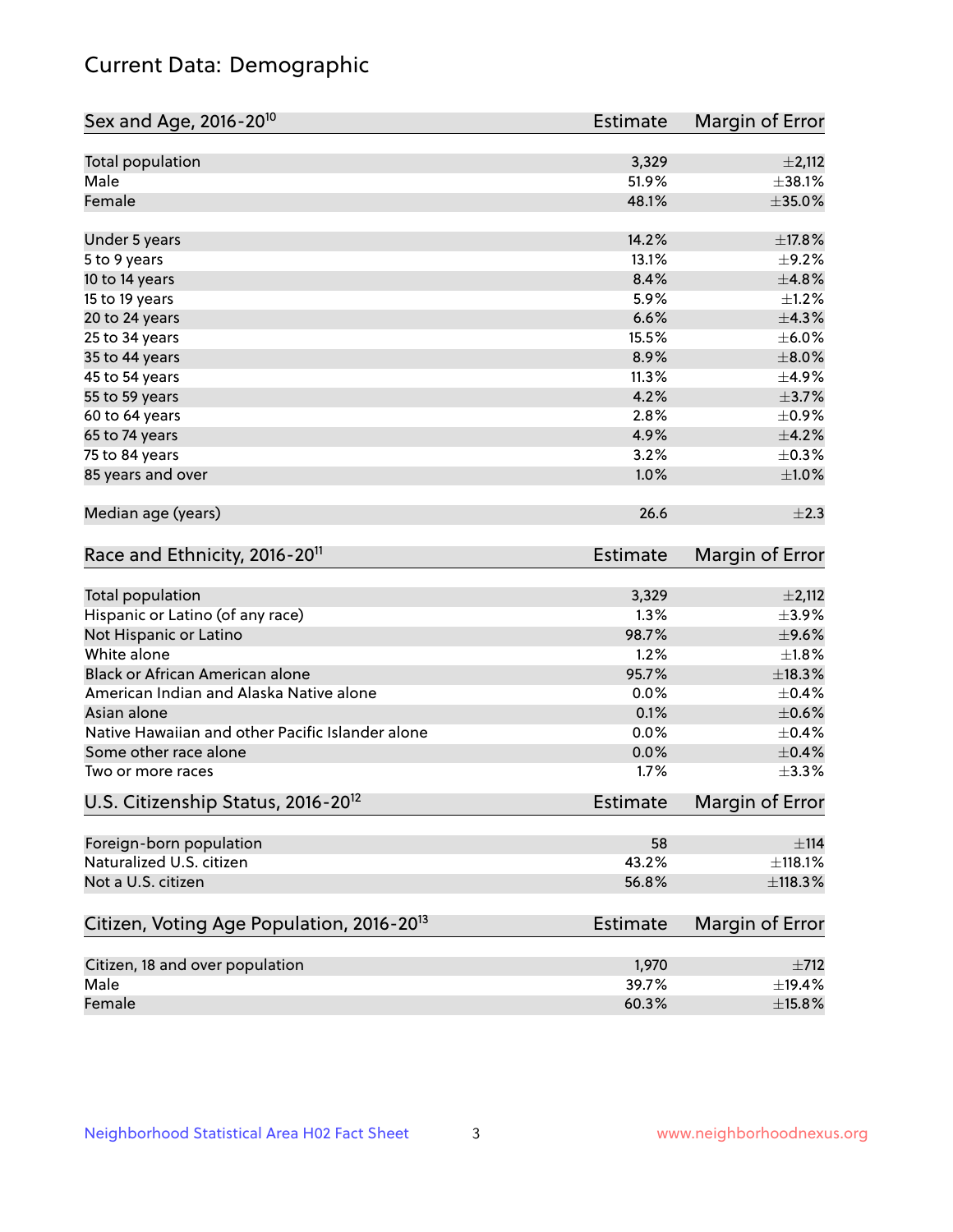# Current Data: Economic

| Income, 2016-20 <sup>14</sup>                           | Estimate | Margin of Error |
|---------------------------------------------------------|----------|-----------------|
| All households                                          | 884      | $\pm 238$       |
| Less than \$10,000                                      | 23.3%    | $\pm$ 8.7%      |
| \$10,000 to \$14,999                                    | 11.8%    | $\pm$ 7.7%      |
| \$15,000 to \$24,999                                    | 10.8%    | $\pm$ 7.4%      |
| \$25,000 to \$34,999                                    | 10.9%    | $\pm$ 7.9%      |
|                                                         | 11.3%    | $\pm$ 8.6%      |
| \$35,000 to \$49,999<br>\$50,000 to \$74,999            | 12.4%    | $\pm$ 11.6%     |
|                                                         |          |                 |
| \$75,000 to \$99,999                                    | 14.9%    | $\pm 22.6\%$    |
| \$100,000 to \$149,999                                  | 3.2%     | $\pm 4.6\%$     |
| \$150,000 to \$199,999                                  | 0.6%     | $\pm 2.6\%$     |
| \$200,000 or more                                       | 0.8%     | $\pm 1.5\%$     |
| Median household income (dollars)                       | \$28,946 | $\pm$ 7,143     |
| Mean household income (dollars)                         | \$41,381 | ±19,360         |
| Households with earnings                                | 64.9%    | $\pm 23.2\%$    |
| Mean earnings (dollars)                                 | \$45,981 | ±23,322         |
| Households with Social Security                         | 29.9%    | $\pm$ 8.9%      |
| Mean Social Security income (dollars)                   | \$12,308 | ±4,034          |
| Households with retirement income                       | 21.0%    | $\pm$ 8.2%      |
| Mean retirement income (dollars)                        | \$20,181 | ±13,856         |
| Households with Supplemental Security Income            | 16.0%    | $\pm$ 17.5%     |
| Mean Supplemental Security Income (dollars)             | \$13,196 | ±13,795         |
| Households with cash public assistance income           | 8.5%     | $\pm$ 7.5%      |
| Mean cash public assistance income (dollars)            | \$1,464  | ±1,984          |
| Households with Food Stamp/SNAP benefits in the past 12 | 45.0%    | $\pm$ 17.5%     |
| months                                                  |          |                 |
|                                                         |          |                 |
| Family households                                       | 575      | ±244            |
| Less than \$10,000                                      | 22.4%    | $\pm$ 10.0%     |
| \$10,000 to \$14,999                                    | 7.4%     | $\pm$ 8.2%      |
| \$15,000 to \$24,999                                    | 12.5%    | $\pm$ 9.7%      |
| \$25,000 to \$34,999                                    | 6.8%     | $\pm$ 8.1%      |
| \$35,000 to \$49,999                                    | 12.3%    | $\pm$ 9.0%      |
| \$50,000 to \$74,999                                    | 14.1%    | $\pm$ 15.5%     |
| \$75,000 to \$99,999                                    | 20.5%    | $\pm$ 34.2%     |
| \$100,000 to \$149,999                                  | 2.5%     | $\pm$ 5.9%      |
| \$150,000 to \$199,999                                  | 0.7%     | $\pm$ 3.7%      |
| \$200,000 or more                                       | 0.9%     | $\pm 2.2\%$     |
| Median family income (dollars)                          | \$36,614 | ±11,259         |
| Mean family income (dollars)                            | \$43,475 | $±$ 24,607      |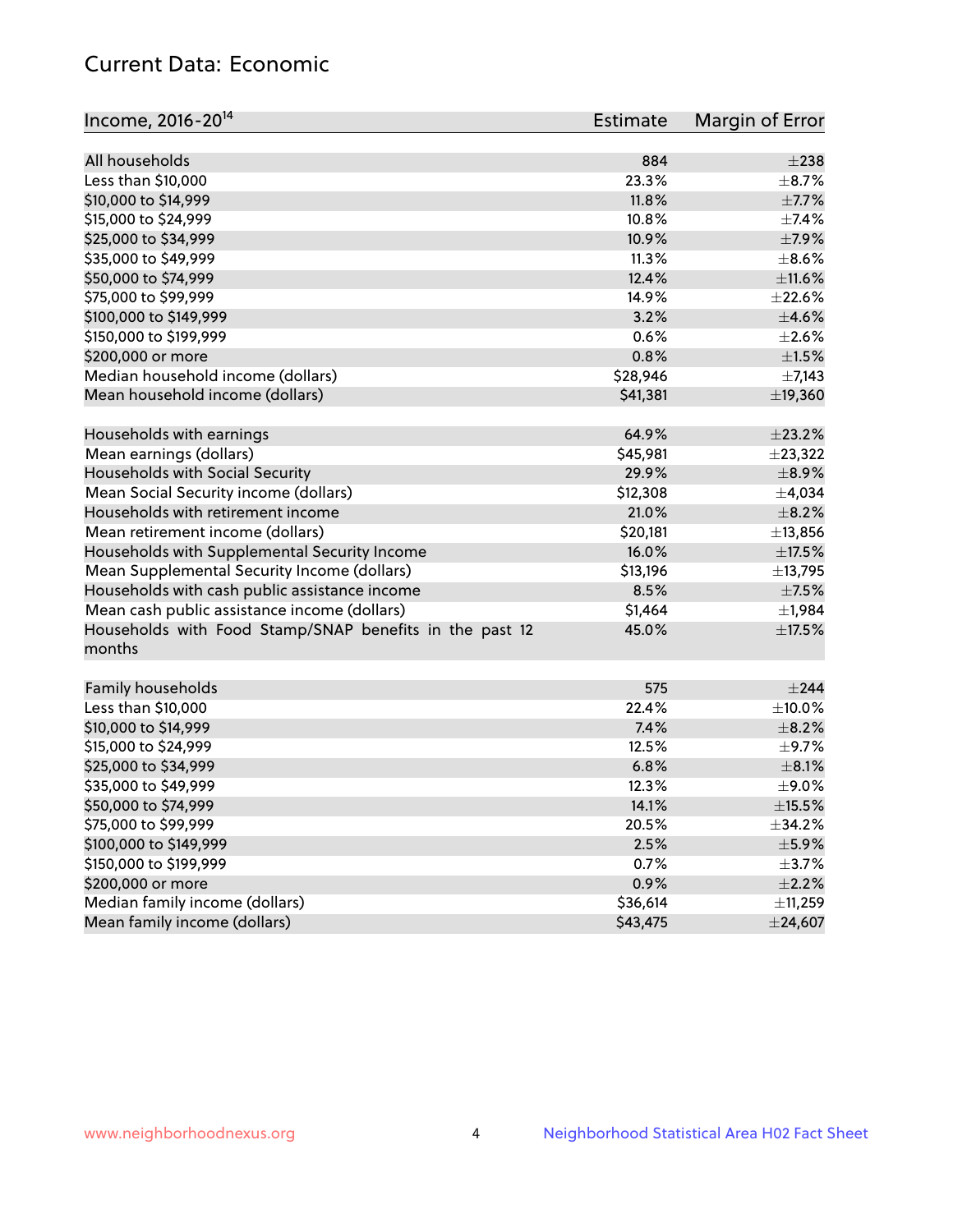# Current Data: Economic, continued...

| Income, 2016-20, continued <sup>15</sup>                                                    | <b>Estimate</b> | <b>Margin of Error</b> |
|---------------------------------------------------------------------------------------------|-----------------|------------------------|
|                                                                                             |                 |                        |
| Nonfamily households                                                                        | 309             | $\pm$ 112              |
| Median nonfamily income (dollars)                                                           | \$16,913        | ±5,992                 |
| Mean nonfamily income (dollars)                                                             | \$32,943        | $±$ 26,281             |
| Median earnings for workers (dollars)                                                       | \$19,275        | $\pm 2,970$            |
| Median earnings for male full-time, year-round workers<br>(dollars)                         | \$39,228        | ±4,842                 |
| Median earnings for female full-time, year-round workers<br>(dollars)                       | \$31,504        | $\pm$ 7,021            |
| Per capita income (dollars)                                                                 | \$13,257        | ±11,142                |
| Families Below Poverty Level, 2016-20 <sup>16</sup>                                         | <b>Estimate</b> | <b>Margin of Error</b> |
|                                                                                             |                 |                        |
| <b>All Families</b>                                                                         | 575             | $\pm 244$              |
| Percent below poverty                                                                       | 37.1%           | ±5.7%                  |
| Families with related children under 18 years                                               | 333             | $\pm 201$              |
| Percent below poverty                                                                       | 46.6%           | ±37.5%                 |
| Families with related children under 5 years only                                           | 23              | $\pm$ 46               |
| Percent below poverty                                                                       | 21.0%           | ±101.6%                |
| Married couple families                                                                     | 94              | $\pm$ 98               |
| Percent below poverty                                                                       | 5.4%            | ±12.2%                 |
| Married couple families with related children under 18 years                                | 28              | $\pm$ 83               |
| Percent below poverty                                                                       | $0.0\%$         | ±43.4%                 |
| Married couple families with related children under 5 years                                 | 0               | $\pm$ 17               |
| Percent below poverty                                                                       | $\ddagger$      | $^+$                   |
|                                                                                             |                 |                        |
| Families with female householder, no spouse present                                         | 453             | $\pm 236$              |
| Percent below poverty                                                                       | 44.8%           | ±31.5%                 |
| Families with female householder, no spouse present with<br>related children under 18 years | 292             | $\pm$ 180              |
| Percent below poverty                                                                       | 52.9%           | ±42.6%                 |
| Families with female householder, no spouse present with                                    | 18              | $\pm$ 33               |
| related children under 5 years                                                              |                 |                        |
| Percent below poverty                                                                       | 25.8%           | $\pm$ 85.0%            |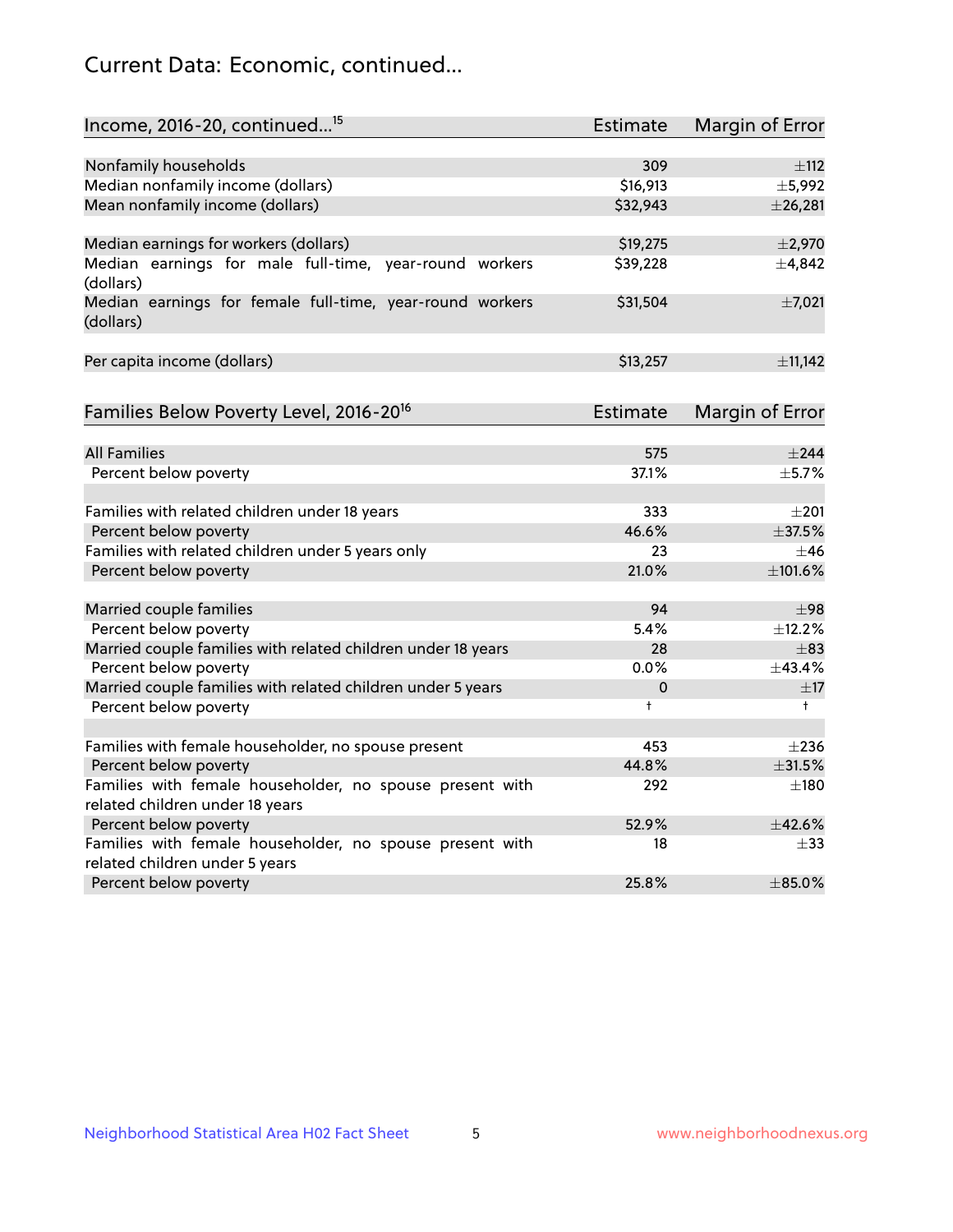# Current Data: Economic, continued...

| People Below Poverty Level, 2016-20 <sup>17</sup> | <b>Estimate</b> | Margin of Error |
|---------------------------------------------------|-----------------|-----------------|
|                                                   |                 |                 |
| Total population                                  | 3,322           | $\pm 2,112$     |
| Percent below poverty                             | 30.2%           | ±22.9%          |
| Population under 18 years                         | 1,327           | $\pm$ 917       |
| Percent below poverty                             | 35.2%           | $\pm 28.5\%$    |
| Population 18 years and over                      | 1,995           | $\pm$ 589       |
| Percent below poverty                             | 26.9%           | $\pm$ 5.3%      |
| Population 18 to 64 years                         | 1,692           | $\pm$ 577       |
| Percent below poverty                             | 27.1%           | $\pm$ 5.7%      |
| Population 65 years and over                      | 303             | ±116            |
| Percent below poverty                             | 25.7%           | ±13.0%          |

| Poverty by Race/Ethnicity, 2016-20 <sup>18</sup> | Estimate | Margin of Error |
|--------------------------------------------------|----------|-----------------|
|                                                  |          |                 |
| Non-Hispanic White population                    | 38       | $\pm 65$        |
| Percent below poverty                            | $0.0\%$  | $\pm$ 32.8%     |
| <b>Black population</b>                          | 3,190    | $\pm 2,110$     |
| Percent below poverty                            | 30.4%    | $\pm$ 23.9%     |
| Asian population                                 | 3        | $\pm 22$        |
| Percent below poverty                            | 58.4%    | ±378.1%         |
| Hispanic or Latino population                    | 44       | $\pm$ 132       |
| Percent below poverty                            | 30.0%    | $\pm$ 77.9%     |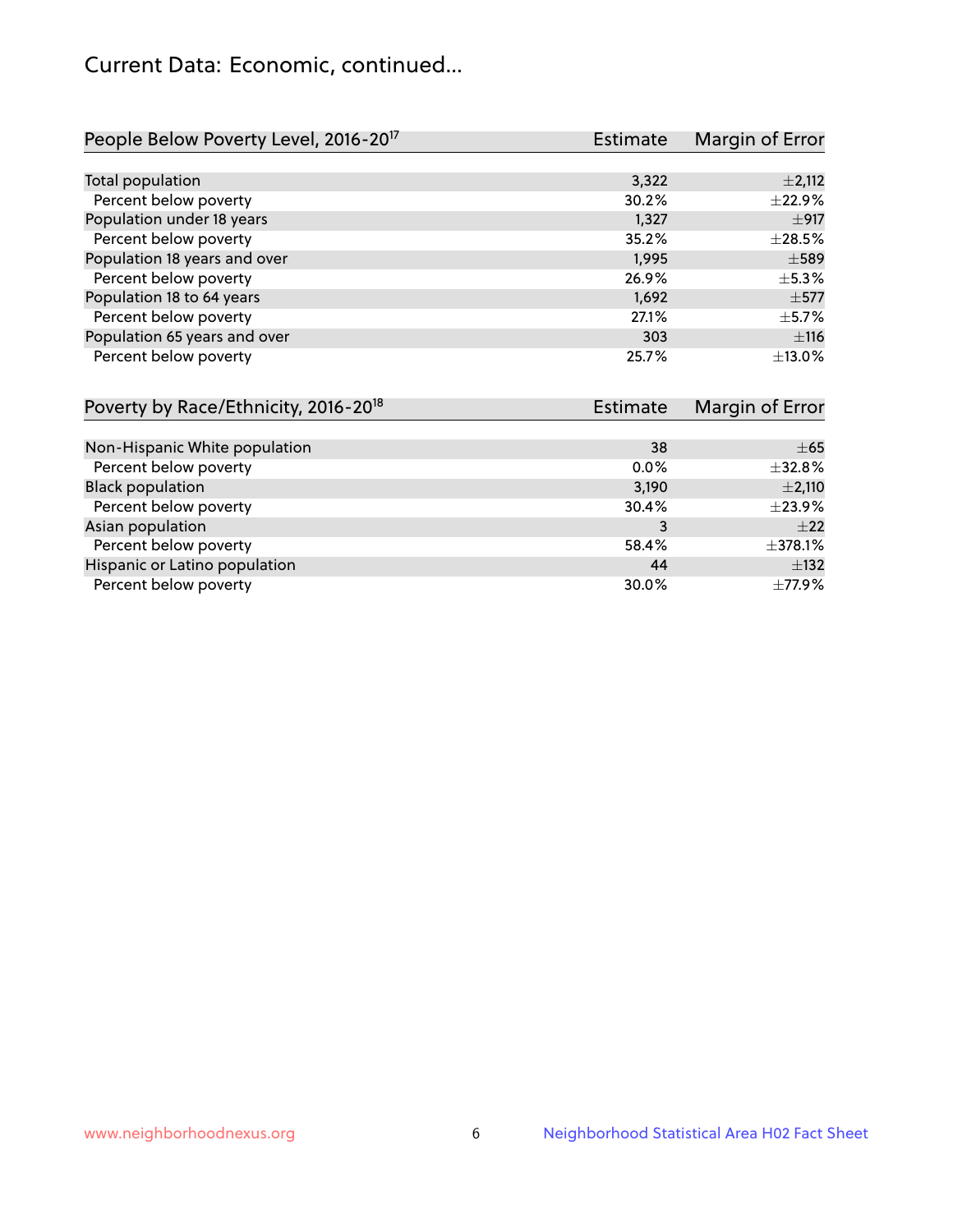# Current Data: Employment

| Employment Status, 2016-20 <sup>19</sup>                                                     | <b>Estimate</b> | Margin of Error |
|----------------------------------------------------------------------------------------------|-----------------|-----------------|
|                                                                                              |                 |                 |
| Population 16 years and over                                                                 | 2,056           | $\pm$ 948       |
| In labor force                                                                               | 56.5%           | $\pm$ 35.5%     |
| Civilian labor force                                                                         | 56.5%           | $\pm$ 35.5%     |
| Employed                                                                                     | 44.7%           | $\pm 29.1\%$    |
| Unemployed                                                                                   | 11.8%           | ±11.9%          |
| <b>Armed Forces</b>                                                                          | 0.0%            | $\pm 2.7\%$     |
| Not in labor force                                                                           | 43.5%           | ±25.4%          |
|                                                                                              |                 |                 |
| Civilian labor force                                                                         | 1,161           | ±496            |
| <b>Unemployment Rate</b>                                                                     | 20.8%           | ±21.4%          |
| Females 16 years and over                                                                    | 1,220           | $\pm$ 532       |
| In labor force                                                                               | 60.1%           | ±17.5%          |
| Civilian labor force                                                                         | 60.1%           | $\pm$ 17.5%     |
| Employed                                                                                     | 45.0%           | $\pm$ 13.1%     |
|                                                                                              |                 |                 |
| Own children of the householder under 6 years                                                | 547             | $\pm$ 677       |
| All parents in family in labor force                                                         | 81.4%           | ±66.3%          |
|                                                                                              |                 |                 |
| Own children of the householder 6 to 17 years                                                | 702             | $\pm 639$       |
| All parents in family in labor force                                                         | 80.3%           | $\pm$ 52.0%     |
|                                                                                              |                 |                 |
| Industry, 2016-20 <sup>20</sup>                                                              | Estimate        | Margin of Error |
| Civilian employed population 16 years and over                                               | 919             | $\pm 421$       |
| Agriculture, forestry, fishing and hunting, and mining                                       | 0.7%            | $\pm 2.2\%$     |
| Construction                                                                                 | 1.6%            | $\pm$ 4.7%      |
| Manufacturing                                                                                | 6.2%            | $\pm$ 5.8%      |
| Wholesale trade                                                                              | 0.5%            | $\pm$ 3.2%      |
| Retail trade                                                                                 | 12.6%           | ±18.9%          |
| Transportation and warehousing, and utilities                                                | 10.1%           | $\pm$ 12.5%     |
| Information                                                                                  | 1.5%            | $\pm$ 3.1%      |
|                                                                                              |                 |                 |
| Finance and insurance, and real estate and rental and leasing                                | 3.9%            | $\pm$ 5.5%      |
| Professional, scientific, and management, and administrative                                 | 9.1%            | $\pm$ 8.0%      |
| and waste management services<br>Educational services, and health care and social assistance | 14.4%           |                 |
|                                                                                              |                 | $\pm$ 7.3%      |
| Arts, entertainment, and recreation, and accommodation and<br>food services                  | 29.1%           | ±31.2%          |
| Other services, except public administration                                                 | 6.6%            | $\pm$ 6.3%      |
| Public administration                                                                        | 4.0%            | $\pm$ 5.9%      |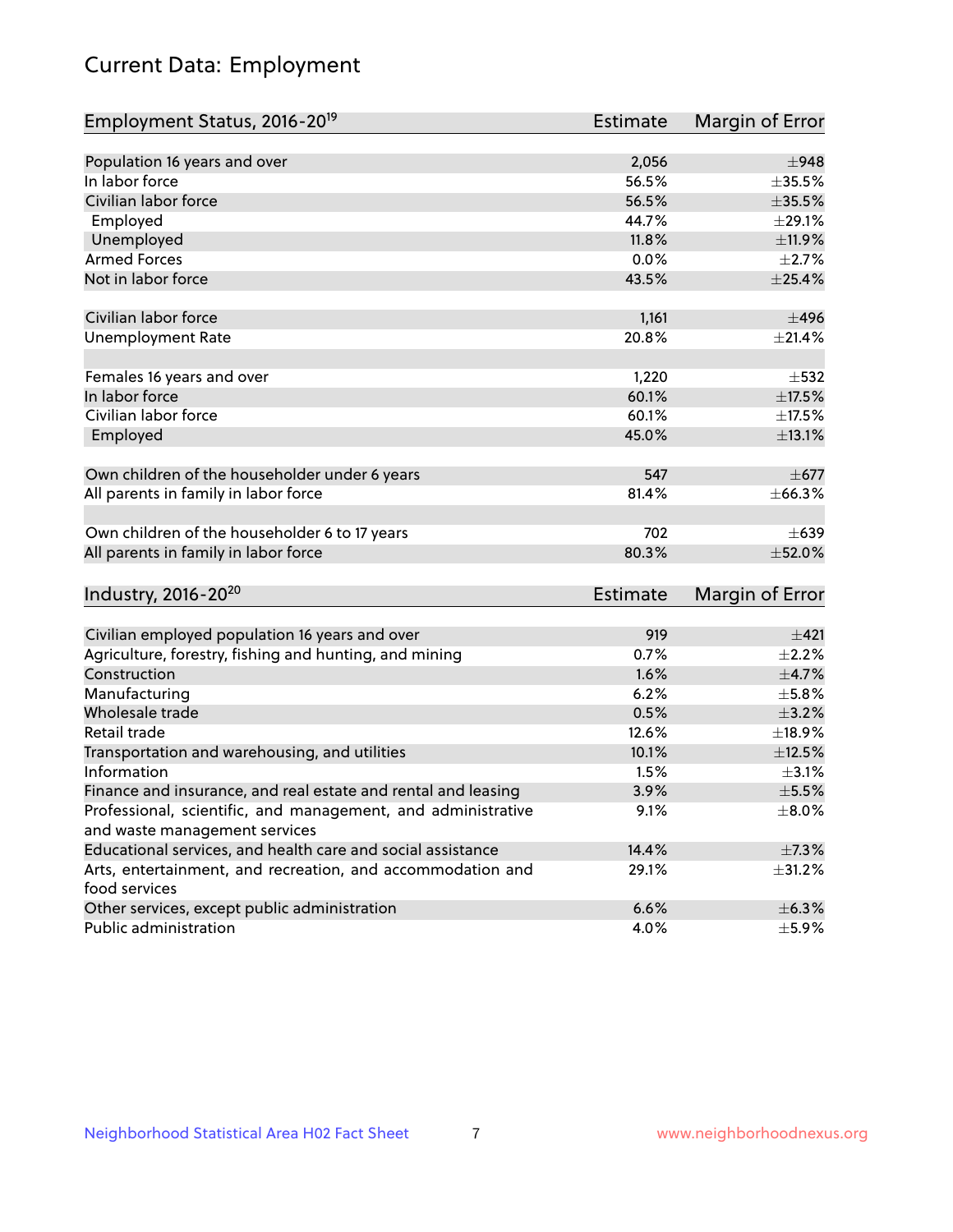# Current Data: Employment, continued...

| Occupation, 2016-20 <sup>21</sup>                                                                       | <b>Estimate</b> | Margin of Error |
|---------------------------------------------------------------------------------------------------------|-----------------|-----------------|
| Civilian employed population 16 years and over                                                          | 919             | ±421            |
| Management, business, science, and arts occupations                                                     | 17.8%           | $\pm$ 8.5%      |
| Service occupations                                                                                     | 38.9%           | $\pm 30.5\%$    |
| Sales and office occupations                                                                            | 24.1%           | ±18.4%          |
| Natural resources, construction, and maintenance occupations                                            | 4.7%            | $\pm$ 5.8%      |
| Production, transportation, and material moving occupations                                             | 14.6%           | ±13.0%          |
| Class of Worker, 2016-20 <sup>22</sup>                                                                  | Estimate        | Margin of Error |
| Civilian employed population 16 years and over                                                          | 919             | ±421            |
| Private wage and salary workers                                                                         | 87.1%           | $\pm 23.1\%$    |
| Government workers                                                                                      | 10.8%           | $\pm$ 8.4%      |
| Self-employed in own not incorporated business workers                                                  | 2.1%            | $\pm$ 4.4%      |
| Unpaid family workers                                                                                   | 0.0%            | ±1.9%           |
| Job Flows, 2019 <sup>23</sup>                                                                           |                 |                 |
|                                                                                                         |                 | 2019            |
| Total Jobs in Neighborhood Statistical Area                                                             |                 | 415             |
| Held by residents of Neighborhood Statistical Area                                                      |                 | 0.7%            |
| Held by non-residents of Neighborhood Statistical Area                                                  |                 | 99.3%           |
|                                                                                                         |                 |                 |
| Jobs by Industry Sector, 2019 <sup>24</sup>                                                             |                 | 2019            |
| Total Jobs in Neighborhood Statistical Area                                                             |                 | 415             |
| <b>Goods Producing sectors</b>                                                                          |                 | 1.4%            |
| Trade, Transportation, and Utilities sectors                                                            |                 | 16.6%           |
| All Other Services sectors                                                                              |                 | 81.9%           |
|                                                                                                         |                 |                 |
| Total Jobs in Neighborhood Statistical<br>held<br>by<br>Area<br>Neighborhood Statistical Area residents |                 | 3               |
| <b>Goods Producing sectors</b>                                                                          |                 | 0.0%            |
| Trade, Transportation, and Utilities sectors                                                            |                 | 0.0%            |
| All Other Services sectors                                                                              |                 | 100.0%          |
| Jobs by Earnings, 2019 <sup>25</sup>                                                                    |                 | 2019            |
| Total Jobs in Neighborhood Statistical Area                                                             |                 | 415             |
| Jobs with earnings \$1250/month or less                                                                 |                 | 33.7%           |
| Jobs with earnings \$1251/month to \$3333/month                                                         |                 | 31.6%           |
| Jobs with earnings greater than \$3333/month                                                            |                 | 34.7%           |
| Neighborhood Statistical<br>Jobs<br>in<br>held<br>by<br>Total<br>Area                                   |                 | 3               |
| Neighborhood Statistical Area residents                                                                 |                 |                 |
| Jobs with earnings \$1250/month or less                                                                 |                 | 0.0%            |
| Jobs with earnings \$1251/month to \$3333/month                                                         |                 | 100.0%          |
| Jobs with earnings greater than \$3333/month                                                            |                 | 0.0%            |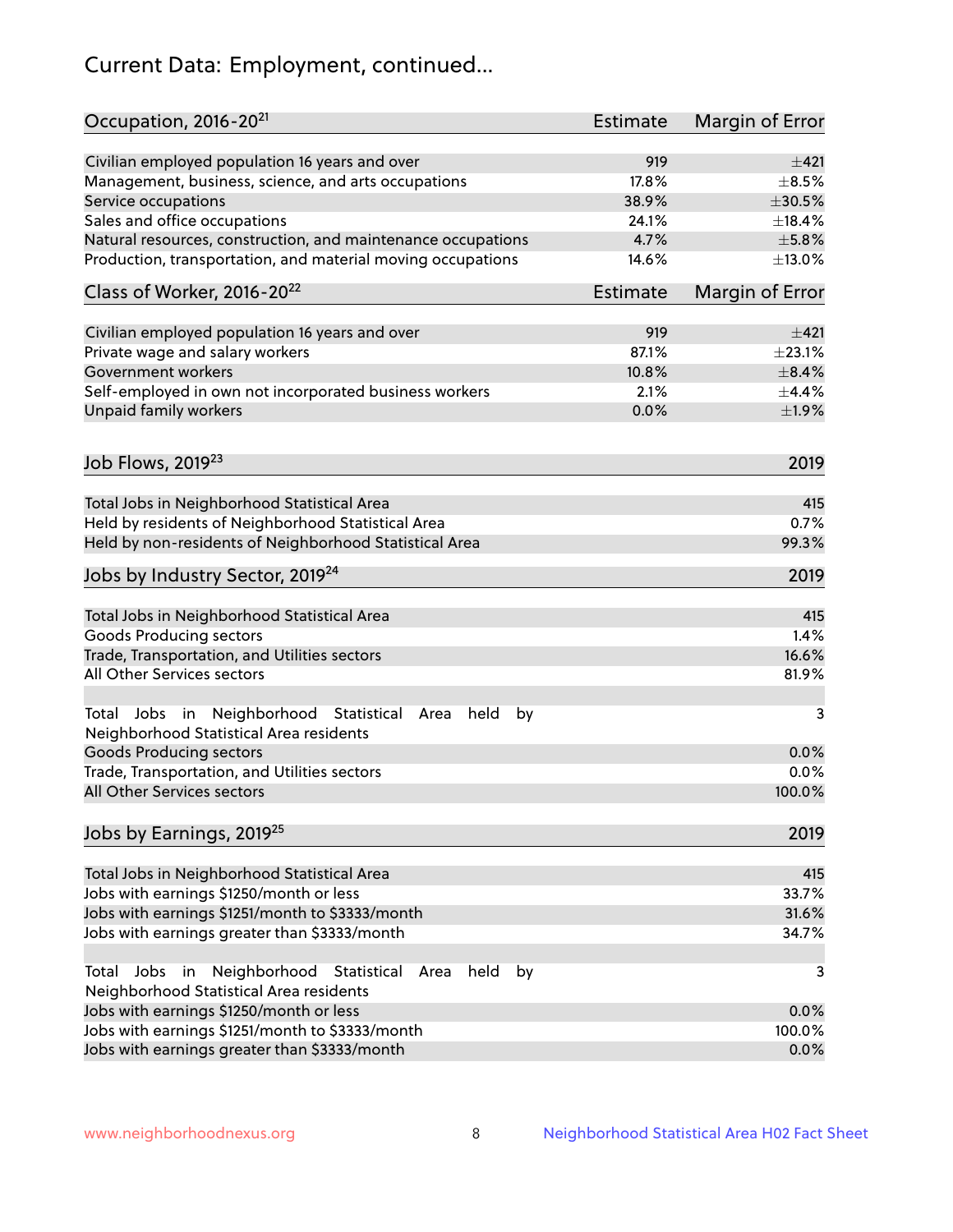# Current Data: Employment, continued...

| Jobs by Age of Worker, 2019 <sup>26</sup>                                                      | 2019  |
|------------------------------------------------------------------------------------------------|-------|
|                                                                                                |       |
| Total Jobs in Neighborhood Statistical Area                                                    | 415   |
| Jobs with workers age 29 or younger                                                            | 27.0% |
| Jobs with workers age 30 to 54                                                                 | 54.9% |
| Jobs with workers age 55 or older                                                              | 18.1% |
|                                                                                                |       |
| Total Jobs in Neighborhood Statistical Area held by<br>Neighborhood Statistical Area residents | 3     |
| Jobs with workers age 29 or younger                                                            | 33.3% |
| Jobs with workers age 30 to 54                                                                 | 0.0%  |
| Jobs with workers age 55 or older                                                              | 66.7% |

### Current Data: Education

| School Enrollment, 2016-20 <sup>27</sup>       | Estimate | Margin of Error |
|------------------------------------------------|----------|-----------------|
|                                                |          |                 |
| Population 3 years and over enrolled in school | 983      | $\pm 699$       |
| Nursery school, preschool                      | 2.3%     | $+5.3%$         |
| Kindergarten                                   | $8.0\%$  | $\pm$ 4.6%      |
| Elementary school (grades 1-8)                 | 59.4%    | $\pm$ 22.3%     |
| High school (grades 9-12)                      | 19.4%    | ±15.9%          |
| College or graduate school                     | 10.9%    | $\pm$ 8.7%      |

| Educational Attainment, 2016-20 <sup>28</sup> | <b>Estimate</b> | Margin of Error |
|-----------------------------------------------|-----------------|-----------------|
|                                               |                 |                 |
| Population 25 years and over                  | 1,723           | $\pm$ 880       |
| Less than 9th grade                           | 3.3%            | $\pm$ 3.1%      |
| 9th to 12th grade, no diploma                 | 27.3%           | ±24.2%          |
| High school graduate (includes equivalency)   | 34.9%           | $\pm$ 6.0%      |
| Some college, no degree                       | 11.4%           | $\pm$ 8.1%      |
| Associate's degree                            | 9.1%            | $\pm$ 4.4%      |
| Bachelor's degree                             | 8.0%            | $\pm$ 7.4%      |
| Graduate or professional degree               | 6.0%            | $\pm$ 3.4%      |
|                                               |                 |                 |
| Percent high school graduate or higher        | 69.4%           | $\pm$ 42.1%     |
| Percent bachelor's degree or higher           | 14.0%           | $\pm$ 6.5%      |
|                                               |                 |                 |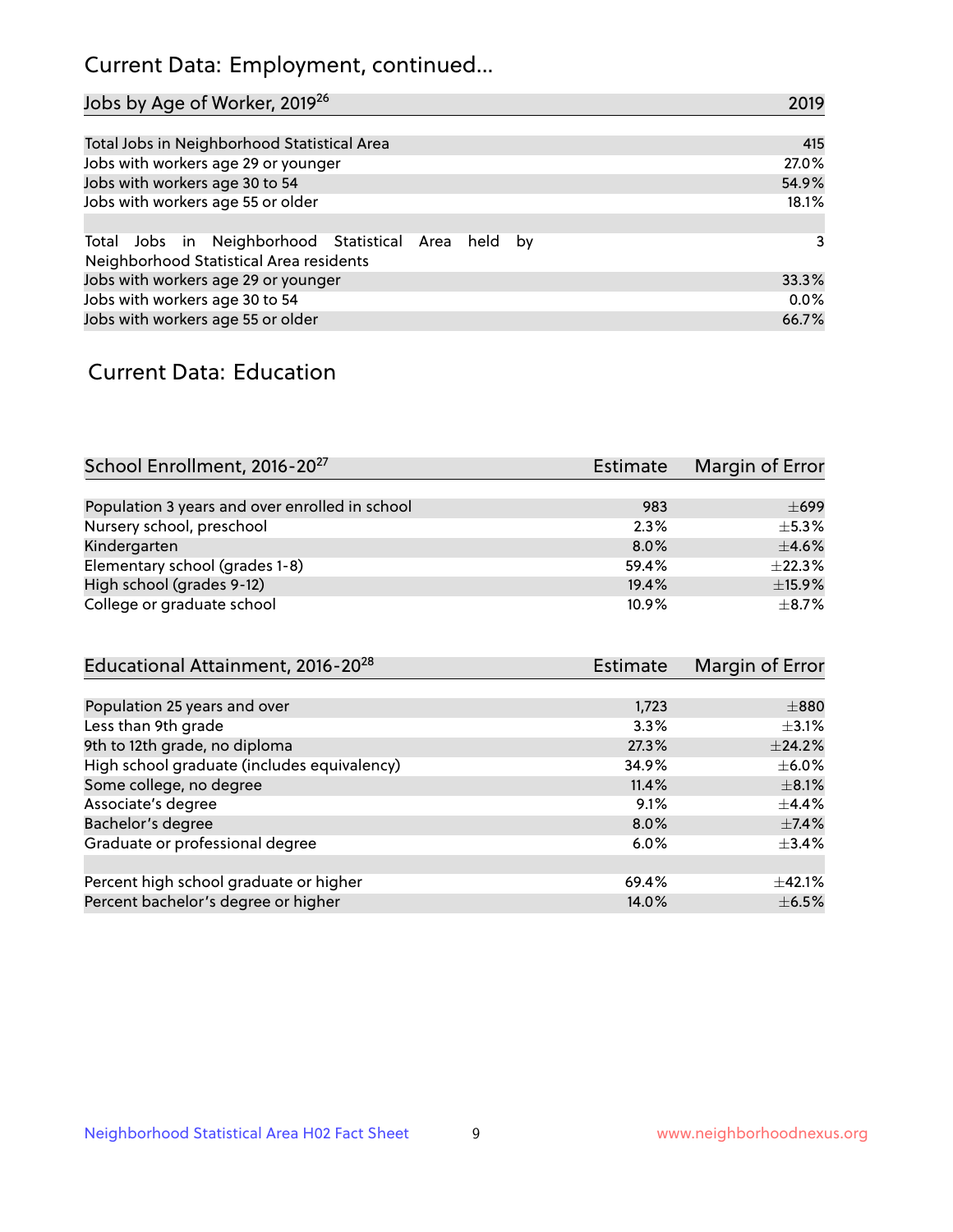# Current Data: Housing

| Households by Type, 2016-20 <sup>29</sup>            | <b>Estimate</b> | Margin of Error |
|------------------------------------------------------|-----------------|-----------------|
|                                                      |                 |                 |
| Total households                                     | 884             | $\pm 238$       |
| Family households (families)                         | 65.1%           | ±21.3%          |
| With own children under 18 years                     | 24.8%           | ±11.6%          |
| Married-couple family                                | 10.6%           | ±10.6%          |
| With own children of the householder under 18 years  | 3.0%            | $\pm$ 9.2%      |
| Male householder, no spouse present, family          | 3.2%            | $\pm$ 4.3%      |
| With own children of the householder under 18 years  | 0.7%            | $\pm 2.6\%$     |
| Female householder, no spouse present, family        | 51.2%           | $\pm 21.5\%$    |
| With own children of the householder under 18 years  | 21.2%           | $\pm$ 7.4%      |
| Nonfamily households                                 | 34.9%           | $\pm$ 8.4%      |
| Householder living alone                             | 32.8%           | $\pm$ 9.1%      |
| 65 years and over                                    | 15.1%           | $\pm$ 6.2%      |
| Households with one or more people under 18 years    | 38.3%           | ±18.6%          |
| Households with one or more people 65 years and over | 29.8%           | ±9.9%           |
|                                                      |                 |                 |
| Average household size                               | 3.76            | $\pm 2.16$      |
| Average family size                                  | 5.04            | $\pm$ 3.08      |
| Housing Occupancy, 2016-20 <sup>30</sup>             | <b>Estimate</b> | Margin of Error |
| Total housing units                                  | 1,129           | $\pm 232$       |
| Occupied housing units                               | 78.3%           | ±13.7%          |
| Vacant housing units                                 | 21.7%           | ±6.8%           |
|                                                      |                 |                 |
| Homeowner vacancy rate                               | 2.1             | $\pm$ 5.8       |
| Rental vacancy rate                                  | 9.7             | $+7.4$          |
| Units in Structure, 2016-20 <sup>31</sup>            | Estimate        | Margin of Error |
|                                                      |                 |                 |
| Total housing units                                  | 1,129           | $\pm 232$       |
| 1-unit, detached                                     | 51.1%           | $\pm$ 12.0%     |
| 1-unit, attached                                     | 0.5%            | $\pm 1.2\%$     |
| 2 units                                              | 0.5%            | $\pm 1.1\%$     |
| 3 or 4 units                                         | 4.5%            | ±11.7%          |
| 5 to 9 units                                         | 17.6%           | $\pm$ 7.9%      |
| 10 to 19 units                                       | 15.8%           | $\pm$ 10.1%     |
| 20 or more units                                     | 10.0%           | $\pm$ 5.5%      |
| Mobile home                                          | 0.2%            | ±1.9%           |
| Boat, RV, van, etc.                                  | $0.0\%$         | $\pm 1.1\%$     |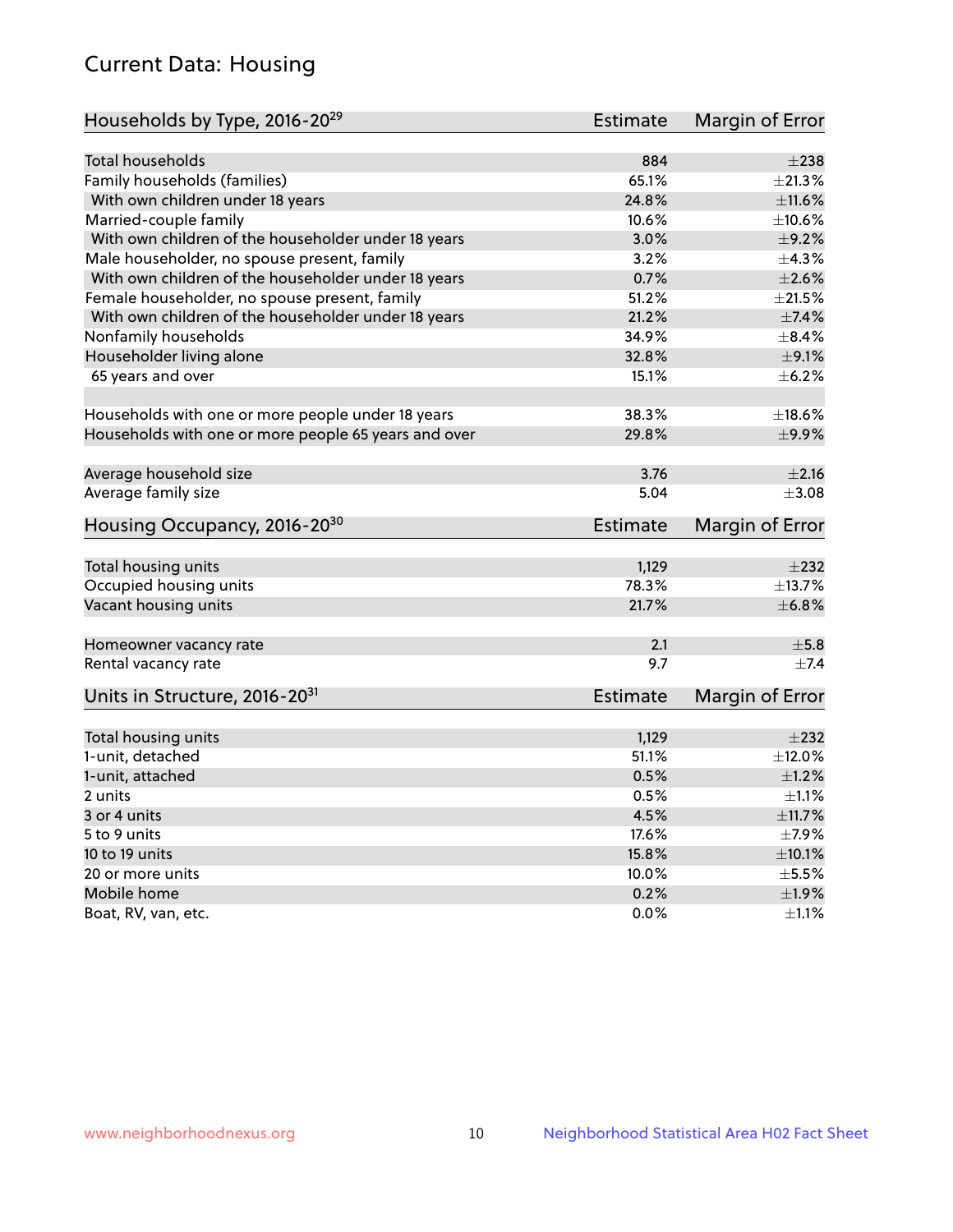# Current Data: Housing, continued...

| Year Structure Built, 2016-20 <sup>32</sup>    | <b>Estimate</b> | Margin of Error            |
|------------------------------------------------|-----------------|----------------------------|
| Total housing units                            | 1,129           | $\pm 232$                  |
| Built 2014 or later                            | 0.0%            | $\pm 1.1\%$                |
| Built 2010 to 2013                             | 2.3%            | $\pm 2.4\%$                |
| Built 2000 to 2009                             | 5.2%            | $\pm$ 5.4%                 |
| Built 1990 to 1999                             | 5.4%            | $\pm$ 6.7%                 |
| Built 1980 to 1989                             | 7.0%            | ±13.3%                     |
| Built 1970 to 1979                             | 11.7%           | $\pm$ 7.2%                 |
| Built 1960 to 1969                             | 45.9%           | ±15.2%                     |
| Built 1950 to 1959                             | 18.6%           | $\pm$ 6.7%                 |
| Built 1940 to 1949                             | 1.8%            | $\pm 2.1\%$                |
| Built 1939 or earlier                          | 2.1%            | $\pm 2.6\%$                |
|                                                |                 |                            |
| Housing Tenure, 2016-2033                      | <b>Estimate</b> | Margin of Error            |
| Occupied housing units                         | 884             | $\pm 238$                  |
|                                                | 30.8%           |                            |
| Owner-occupied                                 |                 | $\pm$ 7.0%<br>$\pm 20.0\%$ |
| Renter-occupied                                | 69.2%           |                            |
| Average household size of owner-occupied unit  | 2.43            | $\pm 0.81$                 |
| Average household size of renter-occupied unit | 4.35            | $\pm$ 3.03                 |
| Residence 1 Year Ago, 2016-20 <sup>34</sup>    | <b>Estimate</b> | Margin of Error            |
|                                                |                 |                            |
| Population 1 year and over                     | 3,317           | $\pm 2,109$                |
| Same house                                     | 91.9%           | ±23.9%                     |
| Different house in the U.S.                    | 8.1%            | $\pm$ 5.7%                 |
| Same county                                    | 4.9%            | ±6.3%                      |
| Different county                               | 3.2%            | $\pm 2.5\%$                |
| Same state                                     | 2.5%            | $\pm 2.6\%$                |
| <b>Different state</b>                         | 0.7%            | $\pm 1.0\%$                |
| Abroad                                         | 0.0%            | $\pm$ 0.4%                 |
| Value of Housing Unit, 2016-20 <sup>35</sup>   | <b>Estimate</b> | Margin of Error            |
|                                                |                 |                            |
| Owner-occupied units                           | 272             | $\pm$ 96                   |
| Less than \$50,000                             | 8.7%            | $\pm$ 15.8%                |
| \$50,000 to \$99,999                           | 46.4%           | $\pm 27.2\%$               |
| \$100,000 to \$149,999                         | 30.3%           | ±17.3%                     |
| \$150,000 to \$199,999                         | 7.6%            | ±9.3%                      |
| \$200,000 to \$299,999                         | 4.1%            | $\pm$ 9.3%                 |
| \$300,000 to \$499,999                         | 0.3%            | $\pm$ 6.5%                 |
| \$500,000 to \$999,999                         | 0.4%            | $\pm$ 6.4%                 |
| \$1,000,000 or more                            | 2.3%            | $\pm$ 8.9%                 |
| Mortgage Status, 2016-20 <sup>36</sup>         | <b>Estimate</b> | Margin of Error            |
|                                                |                 |                            |
| Owner-occupied units                           | 272             | $\pm$ 96                   |
| Housing units with a mortgage                  | 39.1%           | ±22.4%                     |
| Housing units without a mortgage               | 60.9%           | ±21.3%                     |

Neighborhood Statistical Area H02 Fact Sheet 11 11 www.neighborhoodnexus.org

Housing units without a mortgage 60.9%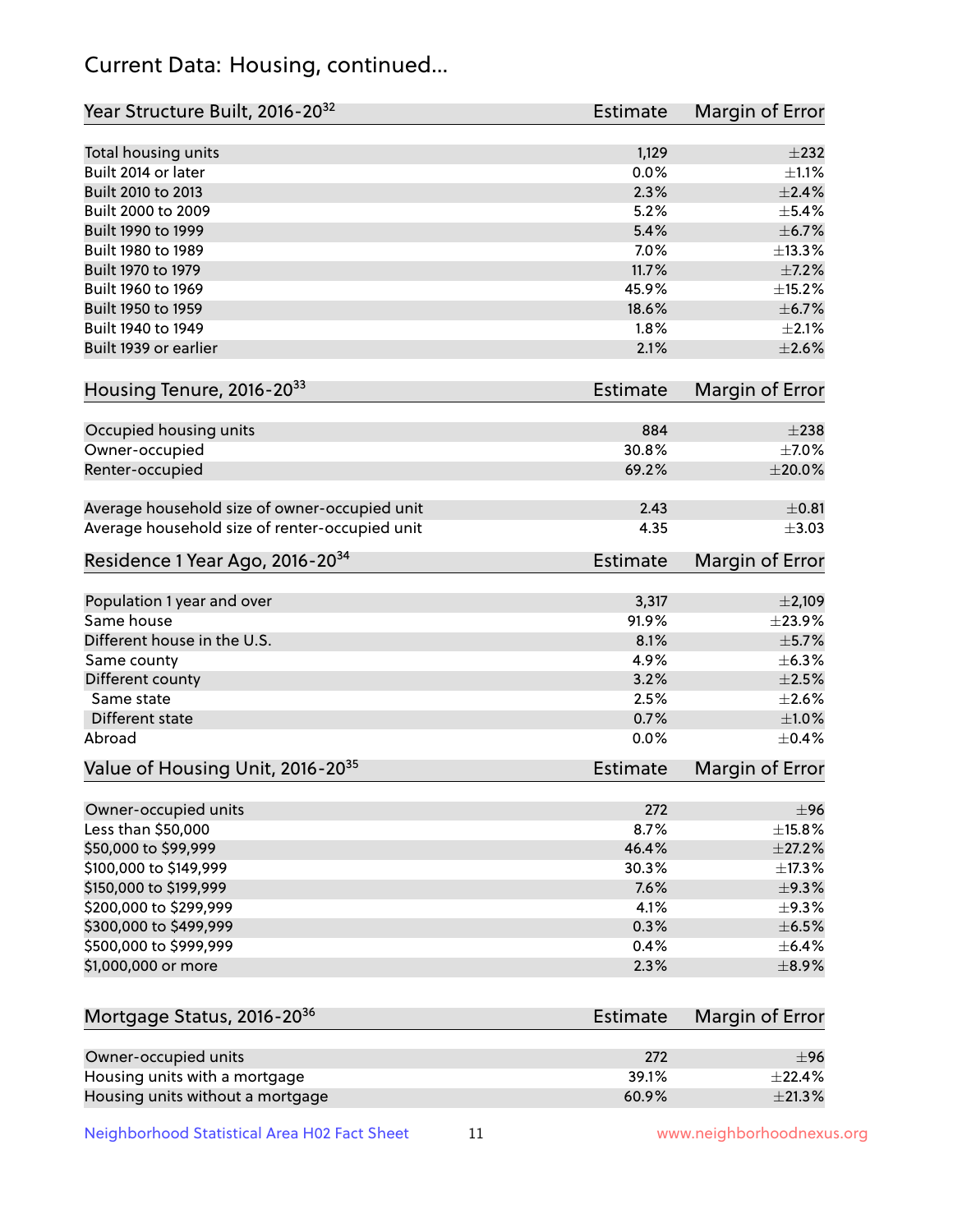# Current Data: Housing, continued...

| Selected Monthly Owner Costs, 2016-20 <sup>37</sup> | Estimate | Margin of Error |
|-----------------------------------------------------|----------|-----------------|
|                                                     |          |                 |
| Housing units with a mortgage                       | 106      | ±71             |
| Less than \$300                                     | 0.0%     | ±16.4%          |
| \$300 to \$499                                      | 1.3%     | ±16.2%          |
| \$500 to \$999                                      | 38.4%    | ±39.7%          |
| \$1,000 to \$1,499                                  | 54.2%    | ±38.2%          |
| \$1,500 to \$1,999                                  | 4.7%     | ±16.7%          |
| \$2,000 to \$2,999                                  | 1.5%     | ±16.9%          |
| \$3,000 or more                                     | 0.0%     | $\pm 20.0\%$    |
|                                                     |          |                 |
| Median (dollars)                                    | \$1,060  | $\pm$ 176       |
|                                                     |          |                 |
| Housing units without a mortgage                    | 166      | $\pm$ 82        |
| Less than \$150                                     | 12.1%    | $\pm$ 17.0%     |
| \$150 to \$249                                      | 15.2%    | ±17.4%          |
| \$250 to \$349                                      | 12.6%    | ±18.9%          |
| \$350 to \$499                                      | 28.5%    | ±23.4%          |
| \$500 to \$699                                      | 25.4%    | $\pm 30.9\%$    |
| \$700 or more                                       | 6.2%     | ±26.3%          |
|                                                     |          |                 |
| Median (dollars)                                    | \$431    | $\pm 90$        |

| Selected Monthly Owner Costs as a Percentage of | <b>Estimate</b> | Margin of Error |
|-------------------------------------------------|-----------------|-----------------|
| Household Income, 2016-20 <sup>38</sup>         |                 |                 |
|                                                 |                 |                 |
| Housing units with a mortgage <sup>39</sup>     | 102             | $\pm 76$        |
| Less than 20.0 percent                          | 42.0%           | $\pm$ 38.0%     |
| 20.0 to 24.9 percent                            | 7.3%            | ±24.5%          |
| 25.0 to 29.9 percent                            | 5.6%            | $\pm$ 13.4%     |
| 30.0 to 34.9 percent                            | 3.5%            | ±14.7%          |
| 35.0 percent or more                            | 41.6%           | $\pm$ 33.2%     |
|                                                 |                 |                 |
| Housing units without a mortgage <sup>40</sup>  | 163             | $\pm$ 95        |
| Less than 10.0 percent                          | 35.7%           | ±23.2%          |
| 10.0 to 14.9 percent                            | 7.9%            | $\pm$ 17.6%     |
| 15.0 to 19.9 percent                            | 23.2%           | ±31.4%          |
| 20.0 to 24.9 percent                            | 3.2%            | $\pm$ 6.8%      |
| 25.0 to 29.9 percent                            | 0.4%            | $\pm$ 7.6%      |
| 30.0 to 34.9 percent                            | $3.8\%$         | $\pm$ 10.2%     |
| 35.0 percent or more                            | 25.8%           | $\pm$ 22.5%     |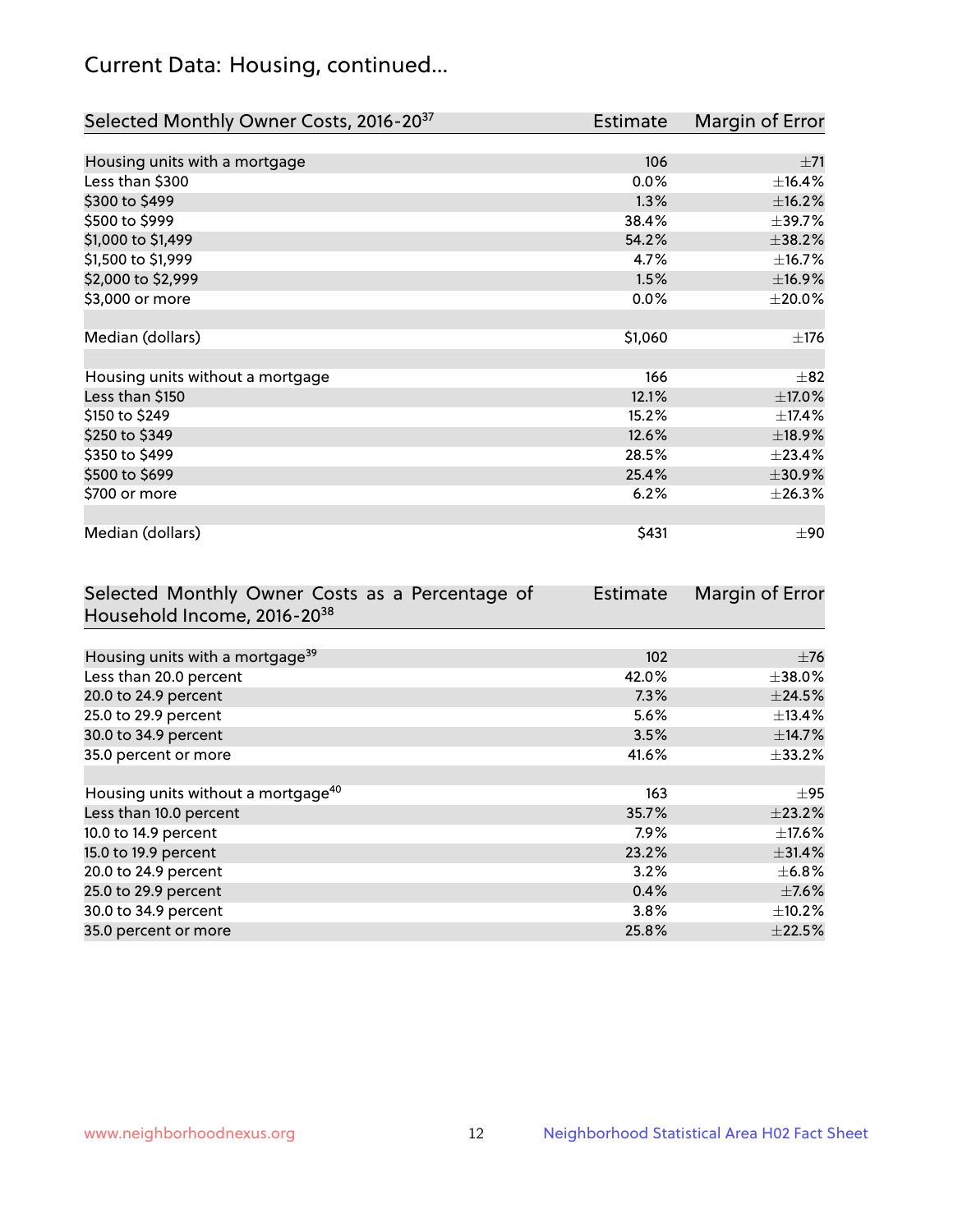# Current Data: Housing, continued...

| Gross Rent, 2016-20 <sup>41</sup>               | <b>Estimate</b> | Margin of Error |
|-------------------------------------------------|-----------------|-----------------|
|                                                 |                 |                 |
| Occupied units paying rent                      | 584             | $\pm 239$       |
| Less than \$200                                 | 3.8%            | ±5.3%           |
| \$200 to \$499                                  | 16.5%           | ±11.5%          |
| \$500 to \$749                                  | 10.4%           | ±10.4%          |
| \$750 to \$999                                  | 29.6%           | $\pm 26.6\%$    |
| \$1,000 to \$1,499                              | 38.3%           | ±28.4%          |
| \$1,500 to \$1,999                              | 1.3%            | ±3.3%           |
| \$2,000 or more                                 | 0.1%            | ±4.2%           |
| Median (dollars)                                | \$910           | $\pm$ 87        |
|                                                 |                 |                 |
| No rent paid                                    | 28              | $\pm$ 36        |
|                                                 |                 |                 |
| Gross Rent as a Percentage of Household Income, | Estimate        | Margin of Error |
| $2016 - 20^{42}$                                |                 |                 |
|                                                 |                 |                 |
| Occupied units paying rent <sup>43</sup>        | 561             | $\pm 266$       |
| Less than 15.0 percent                          | 8.6%            | ±22.9%          |
| 15.0 to 19.9 percent                            | 20.0%           | ±27.7%          |
| 20.0 to 24.9 percent                            | 11.5%           | ±16.4%          |
| 25.0 to 29.9 percent                            | 7.6%            | $\pm$ 8.4%      |
| 30.0 to 34.9 percent                            | 8.8%            | $\pm$ 7.0%      |
| 35.0 percent or more                            | 43.5%           | $\pm 28.6\%$    |

# Current Data: Transportation

| Commuting to Work, 2016-20 <sup>44</sup>  | Estimate | Margin of Error |
|-------------------------------------------|----------|-----------------|
|                                           |          |                 |
| Workers 16 years and over                 | 912      | $\pm$ 532       |
| Car, truck, or van - drove alone          | 47.0%    | $\pm$ 36.2%     |
| Car, truck, or van - carpooled            | 3.4%     | $\pm$ 6.2%      |
| Public transportation (excluding taxicab) | 38.3%    | $\pm$ 41.0%     |
| Walked                                    | 0.5%     | $\pm 1.3\%$     |
| Other means                               | 4.7%     | $\pm$ 18.2%     |
| Worked at home                            | 6.0%     | $\pm$ 7.8%      |
|                                           |          |                 |
| Mean travel time to work (minutes)        | 53.6     | $\pm$ 42.3      |

| Access to a Vehicle, 2016-20 <sup>45</sup> | Estimate | Margin of Error |
|--------------------------------------------|----------|-----------------|
|                                            |          |                 |
| Occupied housing units                     | 884      | $+238$          |
| No vehicles available                      | 36.8%    | $+22.8%$        |
| 1 vehicle available                        | 36.9%    | $\pm$ 10.9%     |
| 2 vehicles available                       | 21.1%    | $+12.6%$        |
| 3 or more vehicles available               | 5.1%     | $+6.0%$         |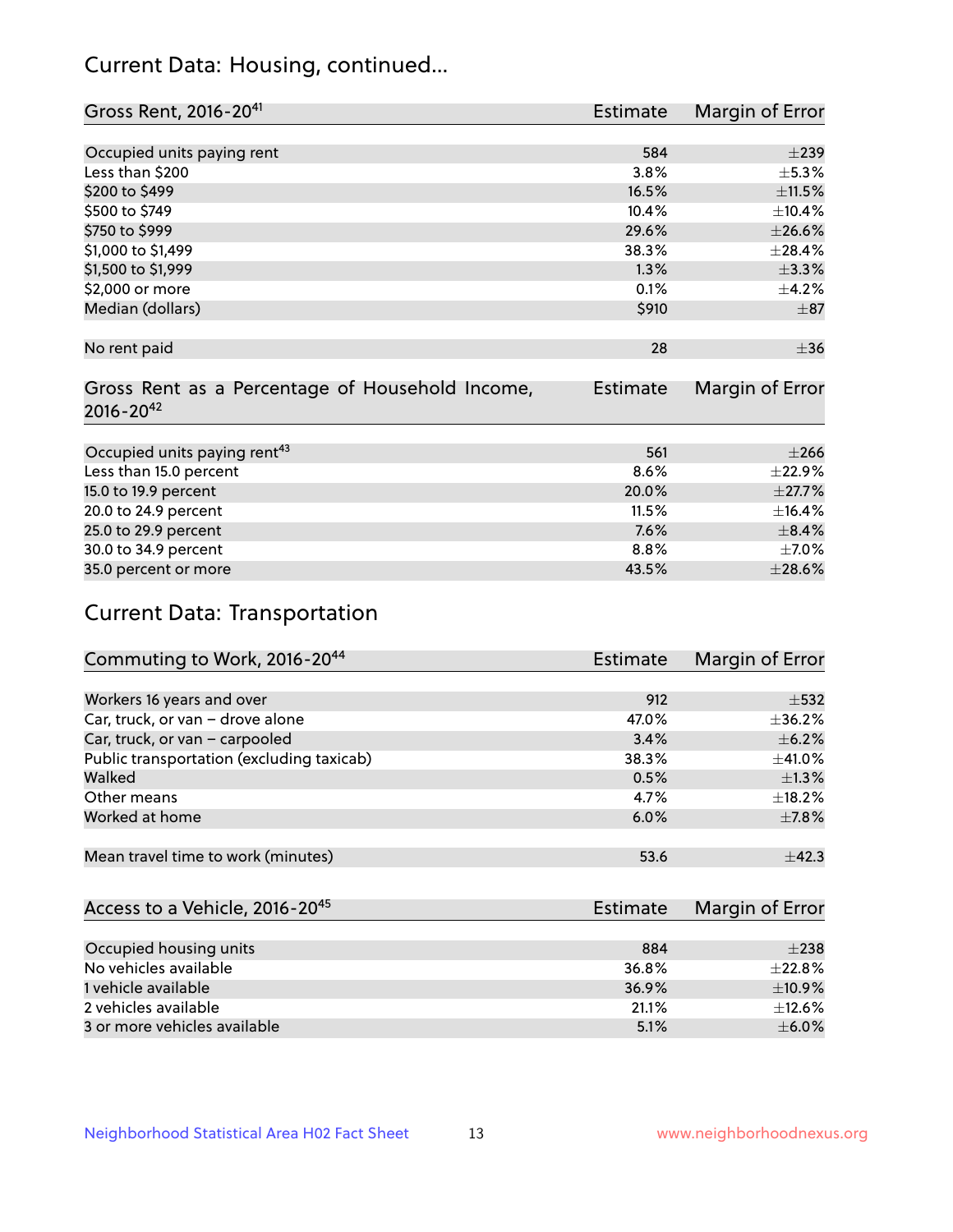# Current Data: Health

| Health Insurance coverage, 2016-2046                    | <b>Estimate</b> | Margin of Error |
|---------------------------------------------------------|-----------------|-----------------|
|                                                         |                 |                 |
| Civilian Noninstitutionalized Population                | 3,322           | $\pm 2,112$     |
| With health insurance coverage                          | 84.1%           | ±68.1%          |
| With private health insurance coverage                  | 25.4%           | ±18.7%          |
| With public health coverage                             | 67.2%           | $\pm$ 59.4%     |
| No health insurance coverage                            | 15.9%           | $\pm$ 8.2%      |
|                                                         |                 |                 |
| Civilian Noninstitutionalized Population Under 19 years | 1,376           | $\pm$ 1,376     |
| No health insurance coverage                            | 3.0%            | $\pm$ 3.1%      |
| Civilian Noninstitutionalized Population 19 to 64 years | 1,643           | $\pm$ 938       |
| In labor force:                                         | 1,124           | $\pm 736$       |
| Employed:                                               | 884             | $\pm$ 527       |
| With health insurance coverage                          | 61.1%           | ±47.7%          |
| With private health insurance coverage                  | 44.3%           | ±36.1%          |
| With public coverage                                    | 17.3%           | ±16.1%          |
| No health insurance coverage                            | 38.9%           | ±32.8%          |
|                                                         |                 |                 |
| Unemployed:                                             | 240             | $\pm$ 527       |
| With health insurance coverage                          | 82.8%           | ±55.4%          |
| With private health insurance coverage                  | 11.5%           | $\pm$ 11.0%     |
| With public coverage                                    | 71.3%           | ±68.7%          |
| No health insurance coverage                            | 17.2%           | ±22.7%          |
|                                                         |                 |                 |
| Not in labor force:                                     | 519             | $\pm 287$       |
| With health insurance coverage                          | 80.4%           | ±20.4%          |
| With private health insurance coverage                  | 34.7%           | $\pm$ 22.4%     |
| With public coverage                                    | 63.9%           | $\pm 30.0\%$    |
| No health insurance coverage                            | 19.6%           | ±24.3%          |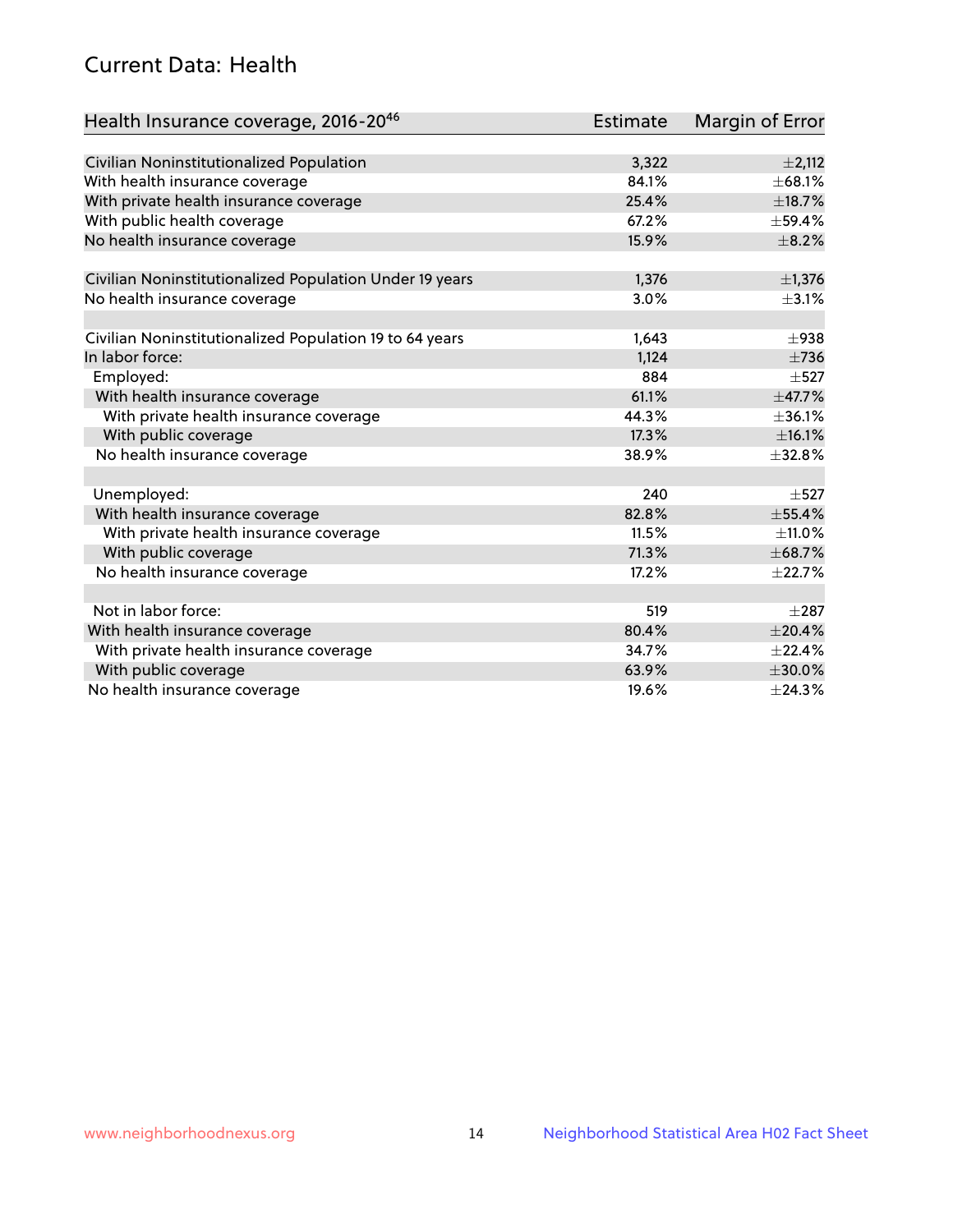#### Notes:

- 1. Source: U.S. Census Bureau, Decennial Census 2000, SF1 tables P8, P12; American Community Survey, tables B01001, B03002
- 2. This category includes Pacific Islanders, Native Americans and Alaska Natives, people who identify as some other race, and those who identify as bi/multi racial.
- 3. Source: U.S. Census Bureau, Decennial Census 2000, SF1 tables P15, P16, P18, P19; American Community Survey, tables B11001, B11005, B11003
- 4. Source: U.S. Census Bureau, Decennial Census 2000, SF3 table P37; American Community Survey, table B15002
- 5. Source: U.S. Census Bureau, Longitudinal Employer-Household Dynamics Residential Area Characteristics, Table JT01 (Primary Jobs); Workplace Area Characteristics, Table JT00 (All Jobs)
- 6. Source: U.S. Census Bureau, Decennial Census 2000, SF3 tables P52, P87; American Community Survey, tables B19001, B17001
- 7. Source: U.S. Census Bureau, Decennial Census 2000, SF1 tables H3, H4; American Community Survey, tables B25002, B25009
- 8. Source: U.S. Census Bureau, Decennial Census 2000, SF3 table H44; American Community Survey, tables B25044
- 9. Source: Atlanta Police Department, COBRA; U.S. Census Bureau, American Community Survey, table B01001
- 10. Source: U.S. Census Bureau, American Community Survey, table B01001
- 11. Source: U.S. Census Bureau, American Community Survey, table B03002
- 12. Source: U.S. Census Bureau, American Community Survey, table B05002
- 13. Source: U.S. Census Bureau, American Community Survey, table B05003
- 14. Source: U.S. Census Bureau, American Community Survey, tables B19001, B19025, B19051, B19061, B19055, B19065, B19059, B19069, B19056, B19066, B19057, B19067, B22001, B19101, B19127
- 15. Source: U.S. Census Bureau, American Community Survey, tables B19201, B19214, B20017, B19313
- 16. Source: U.S. Census Bureau, American Community Survey, table B17010
- 17. Source: U.S. Census Bureau, American Community Survey, tables B17001, B17006, B17021, B17007. Table totals may be lower than the total population, as they are based on the population for whom poverty status is determined.
- 18. Source: U.S. Census Bureau, American Community Survey, B17001H, B17001B, B17001D, B17001I. Table totals may be lower than the total population, as they are based on the population for whom poverty status is determined.
- 19. Source: U.S. Census Bureau, American Community Survey, tables B23001, B23008
- 20. Source: U.S. Census Bureau, American Community Survey, table C24030
- 21. Source: U.S. Census Bureau, American Community Survey, table C24010
- 22. Source: U.S. Census Bureau, American Community Survey, table B24080
- 23. Source: U.S. Census Bureau, Longitudinal Employer-Household Dynamics Origin-Destination Data, Tables JT00 Main and JT00 Aux
- 24. Source: U.S. Census Bureau, Longitudinal Employer-Household Dynamics Origin-Destination Data, Tables JT00 Main and JT00 Aux
- 25. Source: U.S. Census Bureau, Longitudinal Employer-Household Dynamics Origin-Destination Data, Tables JT00 Main and JT00 Aux
- 26. Source: U.S. Census Bureau, Longitudinal Employer-Household Dynamics Origin-Destination Data, Tables JT00 Main and JT00 Aux
- 27. Source: U.S. Census Bureau, American Community Survey, table B14001
- 28. Source: U.S. Census Bureau, American Community Survey, table B15002
- 29. Source: U.S. Census Bureau, American Community Survey, tables B11001, B11003, B11007, B11005, B09019
- 30. Source: U.S. Census Bureau, American Community Survey, tables B25002, B25003, B25004
- 31. Source: U.S. Census Bureau, American Community Survey, table B25024
- 32. Source: U.S. Census Bureau, American Community Survey, table B25034
- 33. Source: U.S. Census Bureau, American Community Survey, tables B25009, B25008, B25003
- 34. Source: U.S. Census Bureau, American Community Survey, table B07003
- 35. Source: U.S. Census Bureau, American Community Survey, table B25075. This value is self-reported and may differ from home values as determined by the County Tax Assessor.
- 36. Source: U.S. Census Bureau, American Community Survey, table B25081
- 37. Source: U.S. Census Bureau, American Community Survey, table B25087
- 38. Source: U.S. Census Bureau, American Community Survey, table B25091
- 39. Excludes units where Selected Monthly Owner Costs as a Percentage of Income cannot be computed.
- 40. Excludes units where Selected Monthly Owner Costs as a Percentage of Income cannot be computed.
- 41. Source: U.S. Census Bureau, American Community Survey, table B25063
- 42. Source: U.S. Census Bureau, American Community Survey, table B25070
- 43. Excludes units where Gross Rent as a Percentage of Income cannot be computed.
- 44. Source: U.S. Census Bureau, American Community Survey, tables B08101, B08013
- 45. Source: U.S. Census Bureau, American Community Survey, table B25044
- 46. Source: U.S. Census Bureau, American Community Survey, tables B18135, B27011

The dagger (†) symbol denotes values that cannot be computed.